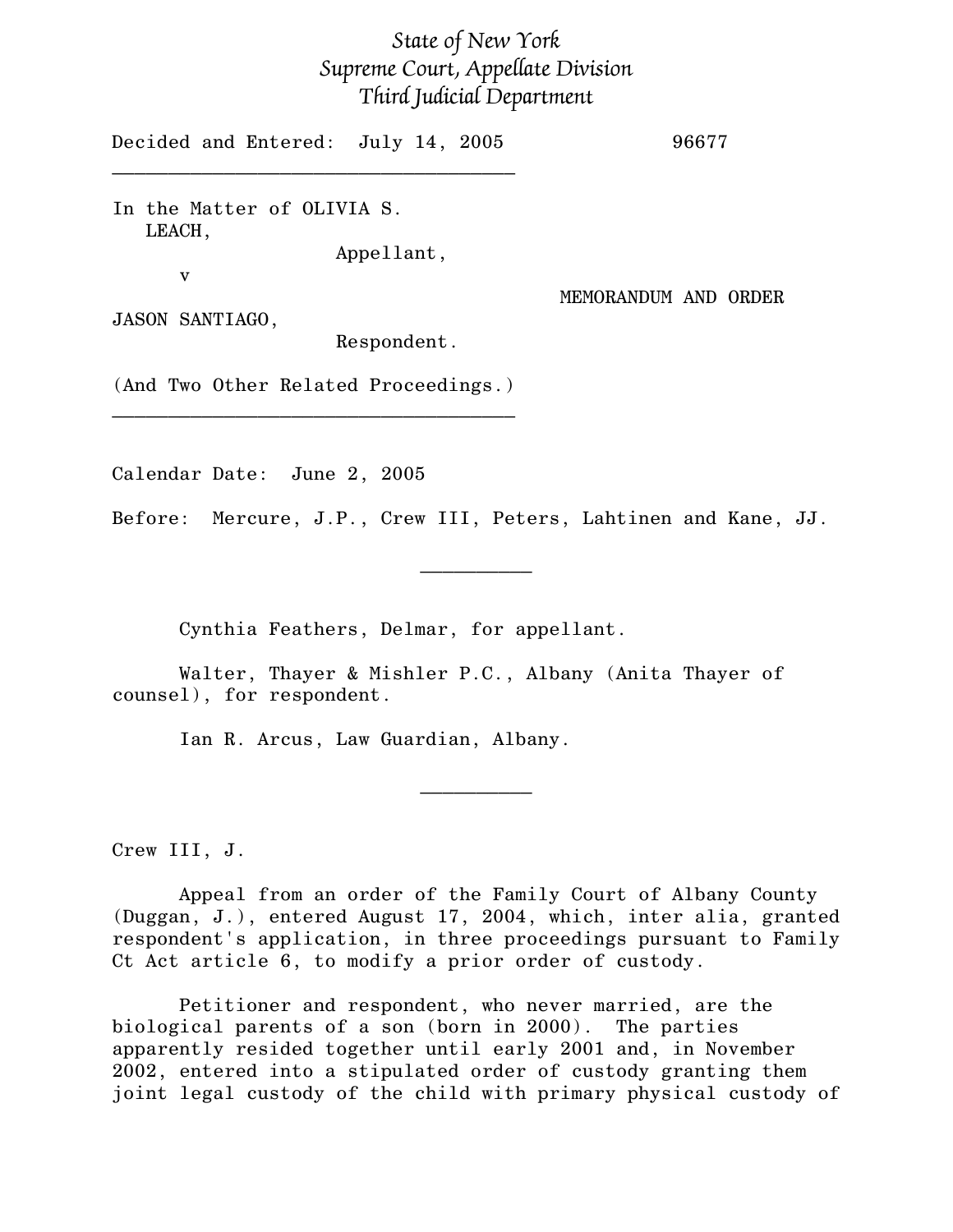## -2- 96677

the child to petitioner and liberal visitation to respondent. That order further provided that the child could not be relocated beyond a 40-mile radius of his then current residence absent mutual agreement of the parties or a court order.

Insofar as is relevant to this appeal, petitioner filed a violation petition in October 2003 alleging that respondent repeatedly returned the child late from scheduled visitations. Thereafter, in January 2004, petitioner sought modification of Family Court's November 2002 order permitting her to relocate with the child to Staten Island, Richmond County, to pursue an employment opportunity. Respondent opposed that application and cross-petitioned for primary physical custody of the child. Following a two-day hearing, at which petitioner, respondent and their respective significant others appeared and testified, Family Court dismissed petitioner's violation petition, denied her request to relocate and granted respondent's request for primary physical custody of the child. This appeal by petitioner ensued<sup>1</sup>

We affirm. As the party seeking relocation, petitioner bore the burden of establishing, by a preponderance of the evidence, that moving to Staten Island was in the child's best interest (see Matter of Groover v Potter, 17 AD3d 718, 718-719 [2005]), and Family Court's determination in this regard, if supported by sound and substantial evidence, will not be disturbed (see Matter of Herman v Villafane, 9 AD3d 525, 526 [2004]). In ascertaining whether relocation is appropriate, courts will examine a number of factors, including but not limited to:

<sup>1</sup> Although petitioner's notice of appeal purports to appeal from an order entered July 31, 2004, it appears that petitioner actually is appealing from Family Court's order entered August 17, 2004. Regardless of whether the notice of appeal contains a typographical error (see generally Salvador v Town Bd. of Town of Queensbury, 303 AD2d 826, 827 [2003]) or simply is premature (see O'Brien v O'Brien, 16 AD3d 1015, 1016 n 2 [2005]), given the absence of prejudice (see CPLR  $5520$   $[c]$ ), we will reach the merits in the interest of justice.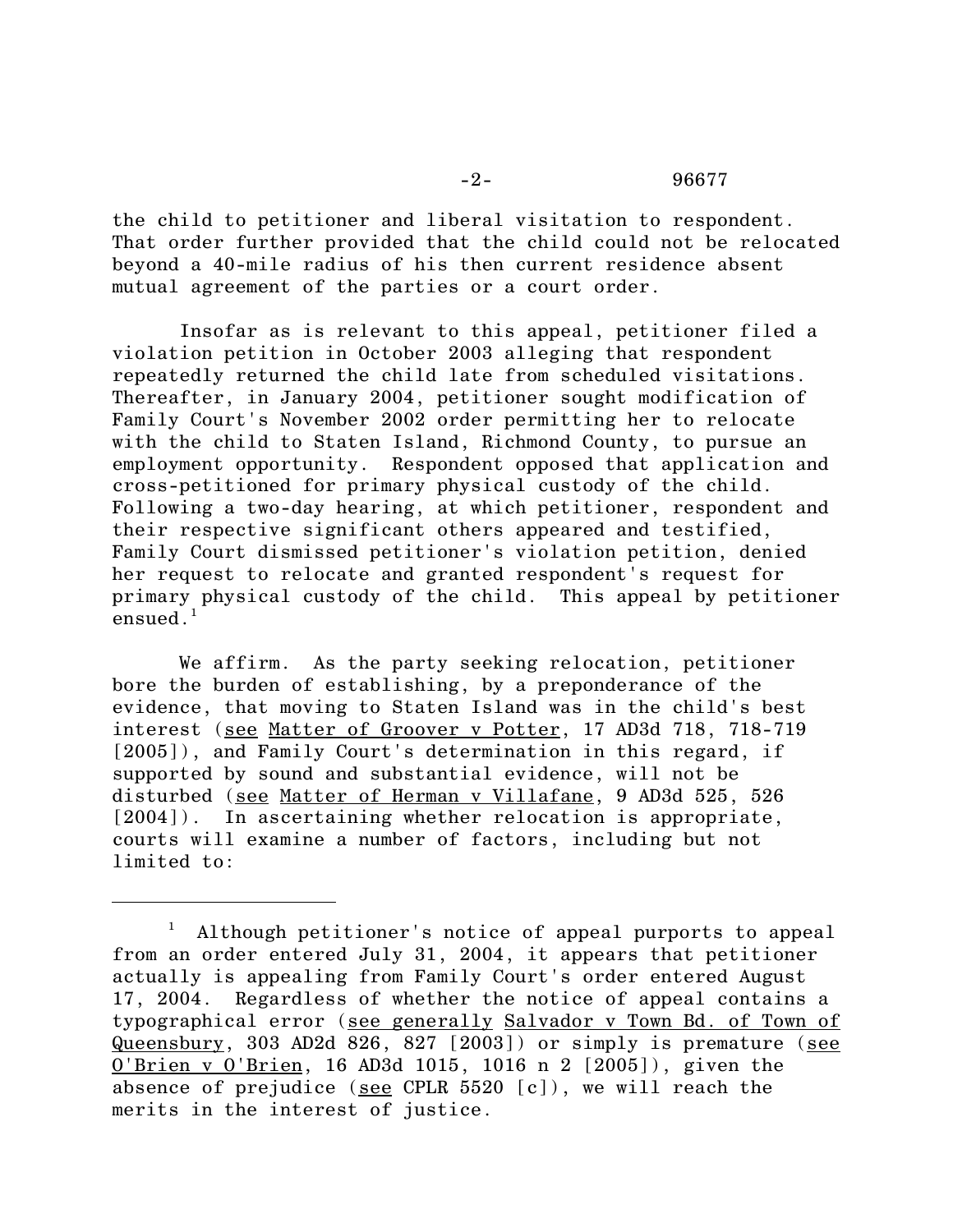"each parent's reasons for seeking or opposing the move, the quality of the relationships between the child and the custodial and noncustodial parents, the impact of the move on the quantity and quality of the child's future contact with the noncustodial parent, the degree to which the custodial parent's and child's life may be enhanced economically, emotionally and educationally by the move, and the feasibility of preserving the relationship between the noncustodial parent and the child through suitable visitation arrangements" (Matter of Tropea v Tropea, 87 NY2d 727, 740-741 [1995]).

(See Matter of Paul v Pagnillo, 13 AD3d 971, 972 [2004].)

Here, Family Court painstakingly analyzed each of the factors enumerated in Tropea and quite appropriately concluded, among other things, that petitioner simply failed to demonstrate how the proposed move to Staten Island would enhance her desired career path and, in turn, the child's welfare. Rather, it would appear, as Family Court found, that petitioner's primary motivation for the relocation was to be with her fiancé. Although petitioner, who graduated with a Bachelor's degree in political science and interned in the State Assembly, testified that she was unable to secure employment in the Albany area and that her current employment in Staten Island would allow her to pursue her political ambitions, her testimony on the latter point was rather vague and her purported job search in the Albany area was entirely undocumented. Additionally, it is readily apparent from the record that moving the child to Staten Island would have a substantial impact on the relationship between respondent and his son. On this point, respondent testified that he had numerous visitation disputes with petitioner, and that his requests for additional time with his son frequently were denied – a situation that is unlikely to improve once the geographic distance at issue is added to the equation. It further appears that respondent is far more capable of fostering a meaningful relationship between the noncustodial parent and the child than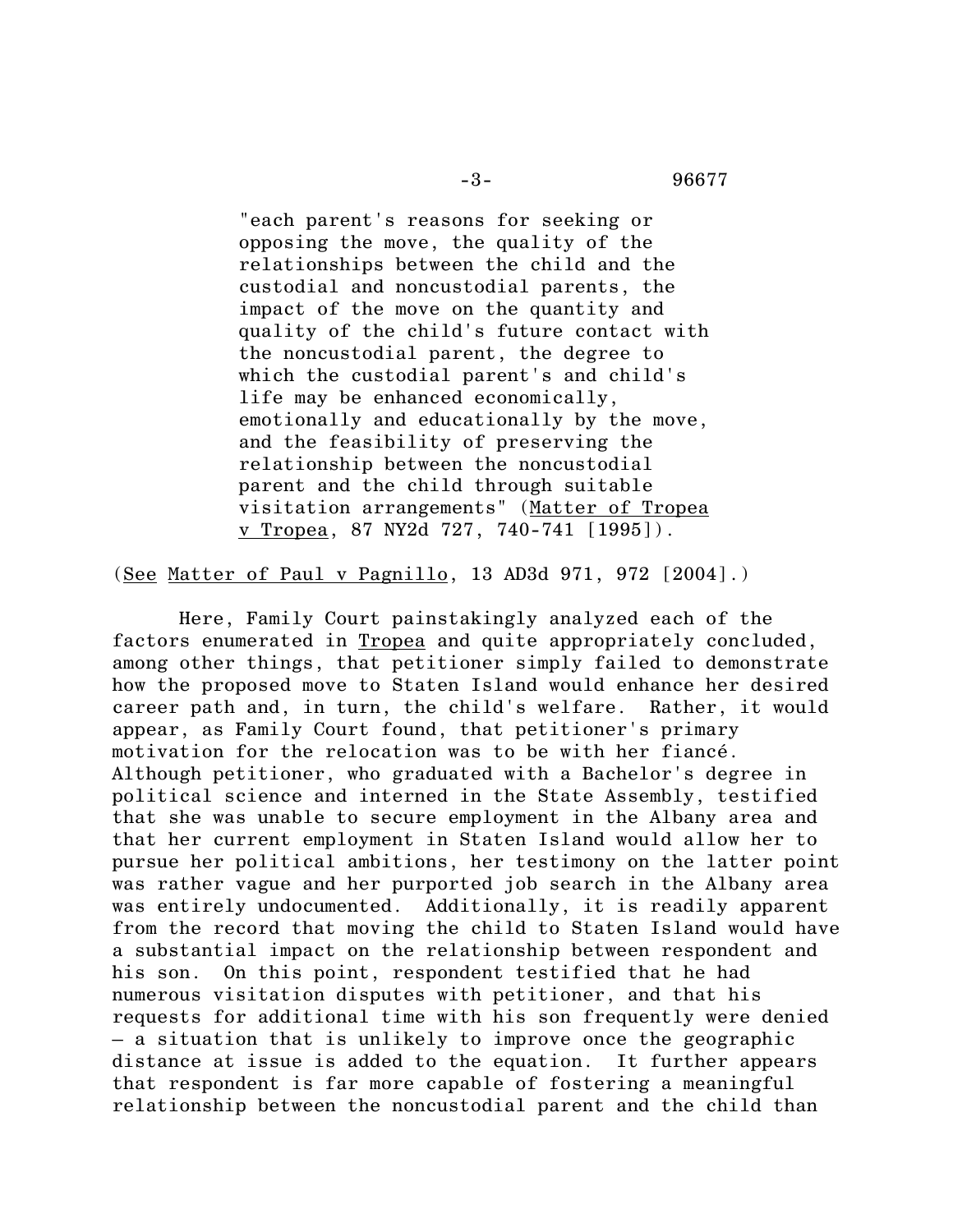petitioner would be if she were the custodial parent. In this regard, petitioner seemingly has adopted a variation of the "don't ask/don't tell" policy, essentially taking the position that if respondent does not pose a particular question regarding the child, there is no need for her to provide any information, as evidenced by petitioner's decision to enroll the child in counseling without first discussing the issue with or advising respondent and her surreptitious relocations downstate. $^{2}$  In short, based upon the totality of the circumstances and giving due consideration to all the relevant factors, Family Court did not err in its well-reasoned conclusion that the proposed relocation was not in the child's best interest.

We do, however, find merit to petitioner's contention that the transportation arrangement with regard to the child's visitations with her warrants modification. Family Court's order provides, in relevant part, that petitioner "shall continue to provide transportation unless she shall request by phone and e-mail at least 48 hours in advance (to be confirmed 3 hours in advance) that the parties meet at Exit 19 [of the State Thruway] at a specific reasonable time to exchange physical custody of [the child]. [Respondent] shall make every reasonable effort to accommodate such requests." In our view, this arrangement simply interjects uncertainty and, potentially, manipulation into an already stressful situation. Accordingly, we deem it appropriate to remit this matter to Family Court for the fashioning of an alternative transportation arrangement. Whether Family Court requires the parties to meet halfway between their respective residences or issues what the Law Guardian has denominated as a

 $2$  Petitioner admitted that she worked for a not-for-profit organization during June and July 2003, during which time the child was enrolled in day care in Brooklyn in direct contravention of Family Court's prior order. Additionally, it appears that for a period of time the child resided with his maternal grandmother in Albany County while the mother was living in Staten Island and, further, that petitioner concealed this fact from respondent in order to remain in what Family Court deemed to be "technical compliance" with its prior custody order.